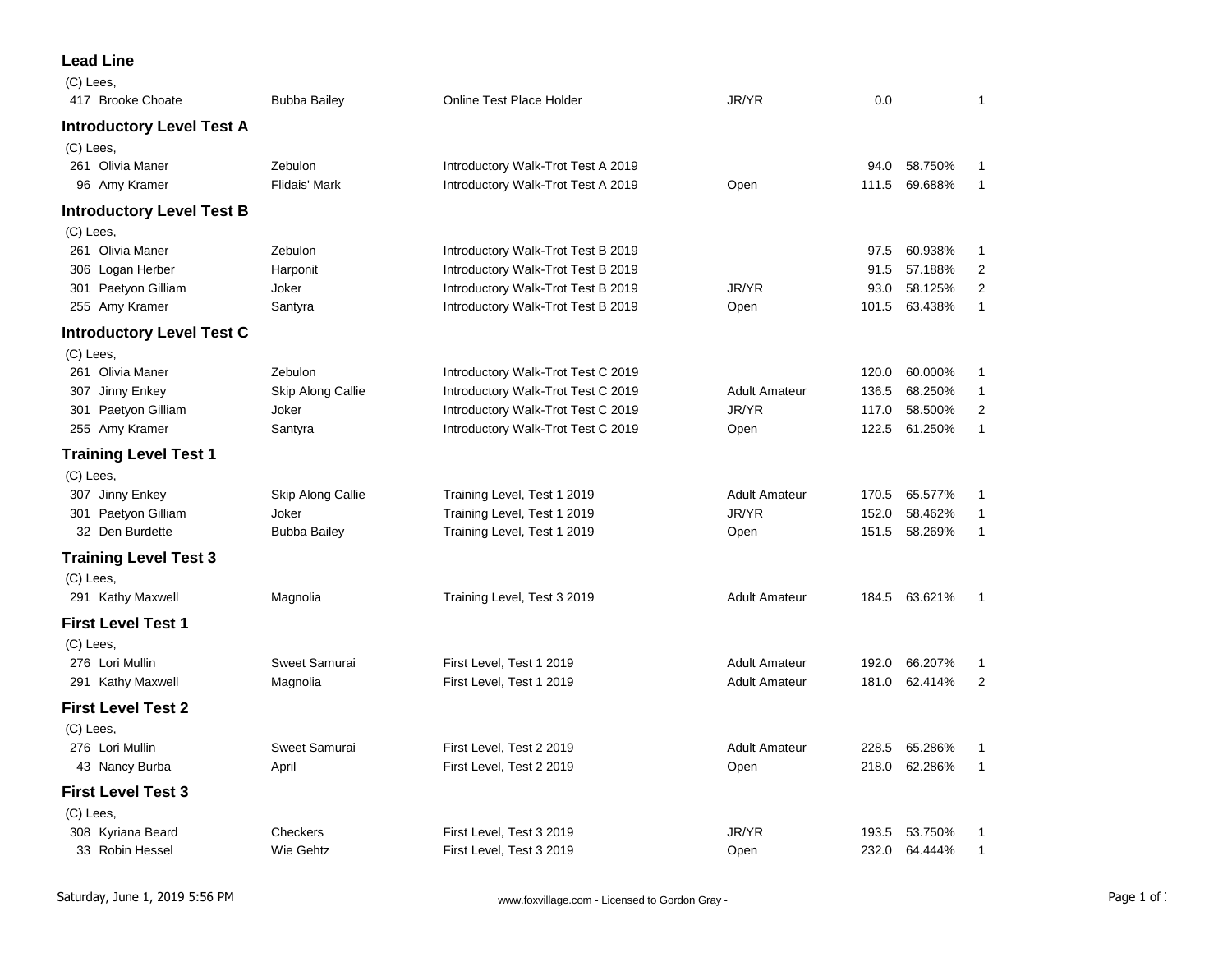| 43 Nancy Burba                          | April                | First Level, Test 3 2019         | Open                 | 217.5 60.417%<br>2               |
|-----------------------------------------|----------------------|----------------------------------|----------------------|----------------------------------|
| <b>Second Level Test 1</b>              |                      |                                  |                      |                                  |
| (C) Lees,                               |                      |                                  |                      |                                  |
| 308 Kyriana Beard                       | Checkers             | Second Level, Test 1 2019        | JR/YR                | 215.0 58.108%<br>-1              |
| <b>Second Level Test 3</b>              |                      |                                  |                      |                                  |
| (C) Lees,                               |                      |                                  |                      |                                  |
| 290 Chloe Patterson                     | Lupo                 | Second Level, Test 3 2019        | JR/YR                | 62.024%<br>260.5<br>-1           |
| 33 Robin Hessel                         | Wie Gehtz            | Second Level, Test 3 2019        | Open                 | 275.0<br>65.476%<br>1            |
| <b>Third Level Test 1</b>               |                      |                                  |                      |                                  |
| (C) Lees,                               |                      |                                  |                      |                                  |
| 302 Courtney Vaughn                     | <b>Won Direction</b> | Third Level, Test 1 2019         | <b>Adult Amateur</b> | 222.5<br>60.135%<br>-1           |
| Third Level Test 3                      |                      |                                  |                      |                                  |
| (C) Lees,                               |                      |                                  |                      |                                  |
| 302 Courtney Vaughn                     | <b>Won Direction</b> | Third Level, Test 3 2019         | <b>Adult Amateur</b> | 244.0<br>61.000%<br>1            |
| <b>Fourth Level Test 1</b>              |                      |                                  |                      |                                  |
| $(C)$ Lees,                             |                      |                                  |                      |                                  |
| 256 Nancy Eytcheson                     | Big Ben Hancock      | Fourth Level, Test 1 2019        | <b>Adult Amateur</b> | 228.0<br>58.462%<br>$\mathbf{1}$ |
| <b>Fourth Level Test 2</b>              |                      |                                  |                      |                                  |
| (C) Lees,                               |                      |                                  |                      |                                  |
| 284 Tamera A. Mayo                      | Roundabout           | Fourth Level, Test 2 2019        | <b>Adult Amateur</b> | 236.0 62.105%<br>1               |
| <b>Prix St. Georges</b>                 |                      |                                  |                      |                                  |
| (C) Lees,                               |                      |                                  |                      |                                  |
| 288 Nancy Litsch                        | JC Keely of Texel    | FEI Prix St. Georges 2018        | <b>Adult Amateur</b> | 199.0<br>58.529%<br>$\mathbf{1}$ |
| Intermediate I                          |                      |                                  |                      |                                  |
| (C) Lees,                               |                      |                                  |                      |                                  |
| 280 Chris Cashel                        | <b>Buena Vista</b>   | FEI Intermediate I 2018          | <b>Adult Amateur</b> | 220.0 64.706%<br>$\mathbf{1}$    |
| <b>Musical Freestyle Test of Choice</b> |                      |                                  |                      |                                  |
| $(C)$ Lees,                             |                      |                                  |                      |                                  |
| 284 Tamera A. Mayo                      | Roundabout           | USDF Freestyle, Third Level 2019 | <b>Adult Amateur</b> | 204.4 68.133%<br>1               |
| <b>Western Dressage Introductory 1</b>  |                      |                                  |                      |                                  |
| (C) Lees,                               |                      |                                  |                      |                                  |
| 45 Shari Bross                          | Rowdy                | Western Dressage Intro Test 1    | <b>Adult Amateur</b> | 144.0 65.455%<br>1               |
| <b>Western Dressage Introductory 2</b>  |                      |                                  |                      |                                  |
| $(C)$ Lees,                             |                      |                                  |                      |                                  |
| 301 Paetyon Gilliam                     | Joker                | Western Dressage Intro Test 2    | JR/YR                | 101.5<br>56.389%<br>1            |
| 32 Den Burdette                         | <b>Bubba Bailey</b>  | Western Dressage Intro Test 2    | Open                 | 109.0<br>$\mathbf{1}$<br>60.556% |